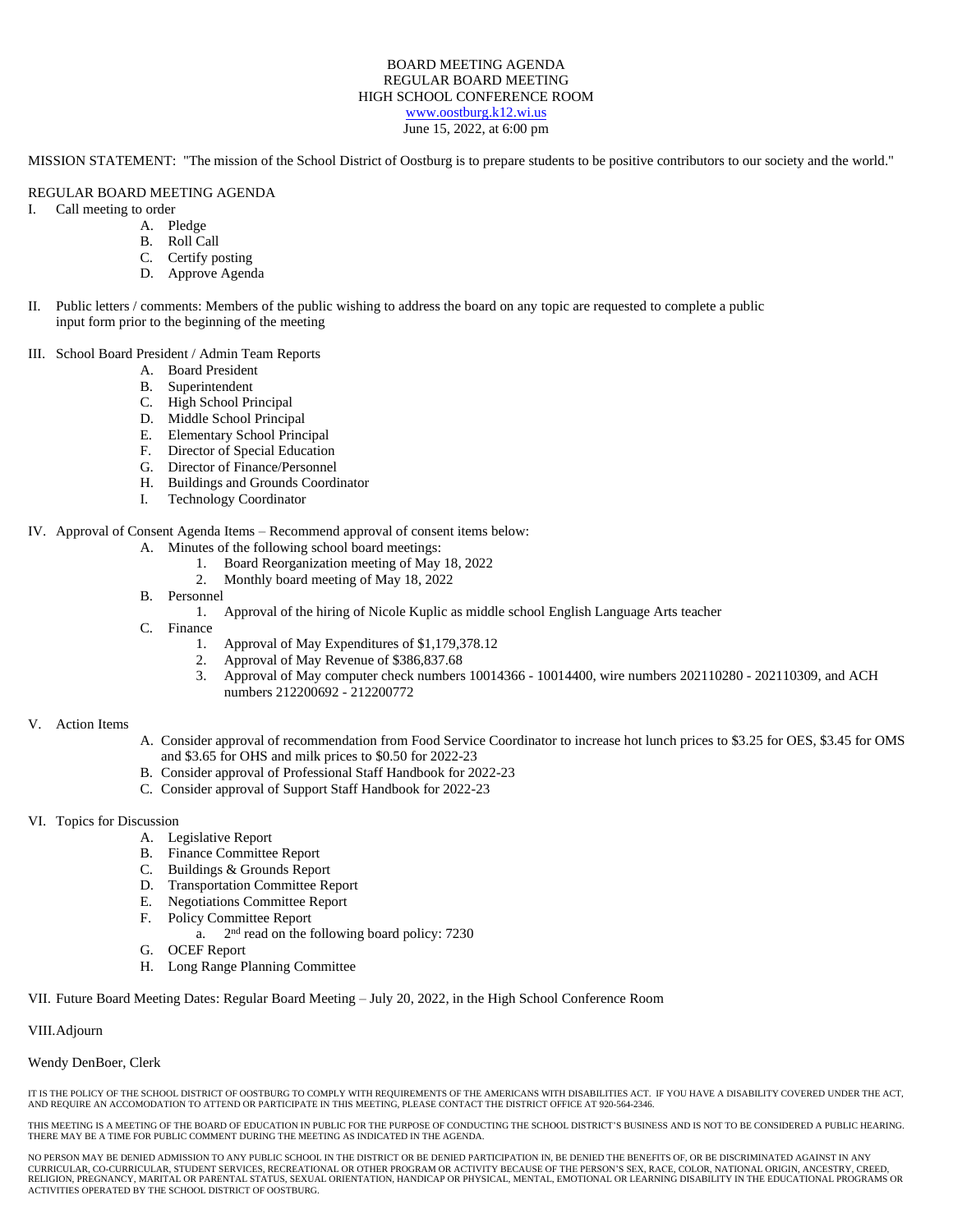### To: Board Members and Administration

#### From: Kevin Bruggink

#### Date: June 10, 2022

- We are grateful as we celebrate another year of impressive student learning. We far exceeded our district academic goal, and will likely land in the top 10% of all school districts in Wisconsin when comparable data is released next fall. Impact toward our mission continues to be uncommon, and we look forward to building on the clear momentum. Our consistent focus on a learning missionis validated through objective, external measures, and when combined with our position as one of the lowest spending districts in Wisconsin, we remain a top school district in Wisconsin for return on community investment. We continue to hear that educational opportunities are a top priority for families as they consider housing. With an extremely tight labor market, and a robust business environment in our community, a strong public school is not only an asset to our current students, but to the community as a whole.
- We met with Jake Schurr, from Jos Schmitt Construction, to review final project budget status. As communicated earlier, the project came in under budget, reflected primarily in contingency funds which were not required to complete the project. This does not result in additional available revenue, but instead allows us to avoid significant short-term borrowing which we anticipated early in the project. Another financial reality of the project includes the timing of the naming rights gifts which are structured over four or five year time frames. That means that we will have additional payments designated for the naming rights coming in over the next several years. The ability to complete the project without using all contingency funds offsets the reality that not all naming rights revenue comes in this year.
- In addition to the financial closeout, we also discussed several items which are being addressed related to final state inspection. Those items bring some level of frustration as the items will cost us more now than they would have if we would have been notified during earlier inspections. The primary items in this category include:
	- Egress sidewalks on the North side of the new gym addition: Although our state plans were fully approved without these walkways, and the inspector was on site multiple times during construction, he did not "flag" this item until all landscaping was completed. This change will now be considerably more expensive than it could have been.
	- Emergency generator system changes: We currently have our phone system and door locks connected to our generator system. The inspector flagged this as phones and doors are not considered "life safety" items. Even though our generator has more than triple the capacity required to run all items, they are requiring that we disconnect those systems and reroute. The cost of this could exceed \$50,000. We have examined options and may have a less expensive alternative, yet the frustration remains around requirements which lack fiscally responsible options for our district.
	- In general, there were multiple areas which were part of fully approved state plans, which were then changed during field inspections. We recognize and support the importance of state inspections while also being frustrated with a process which results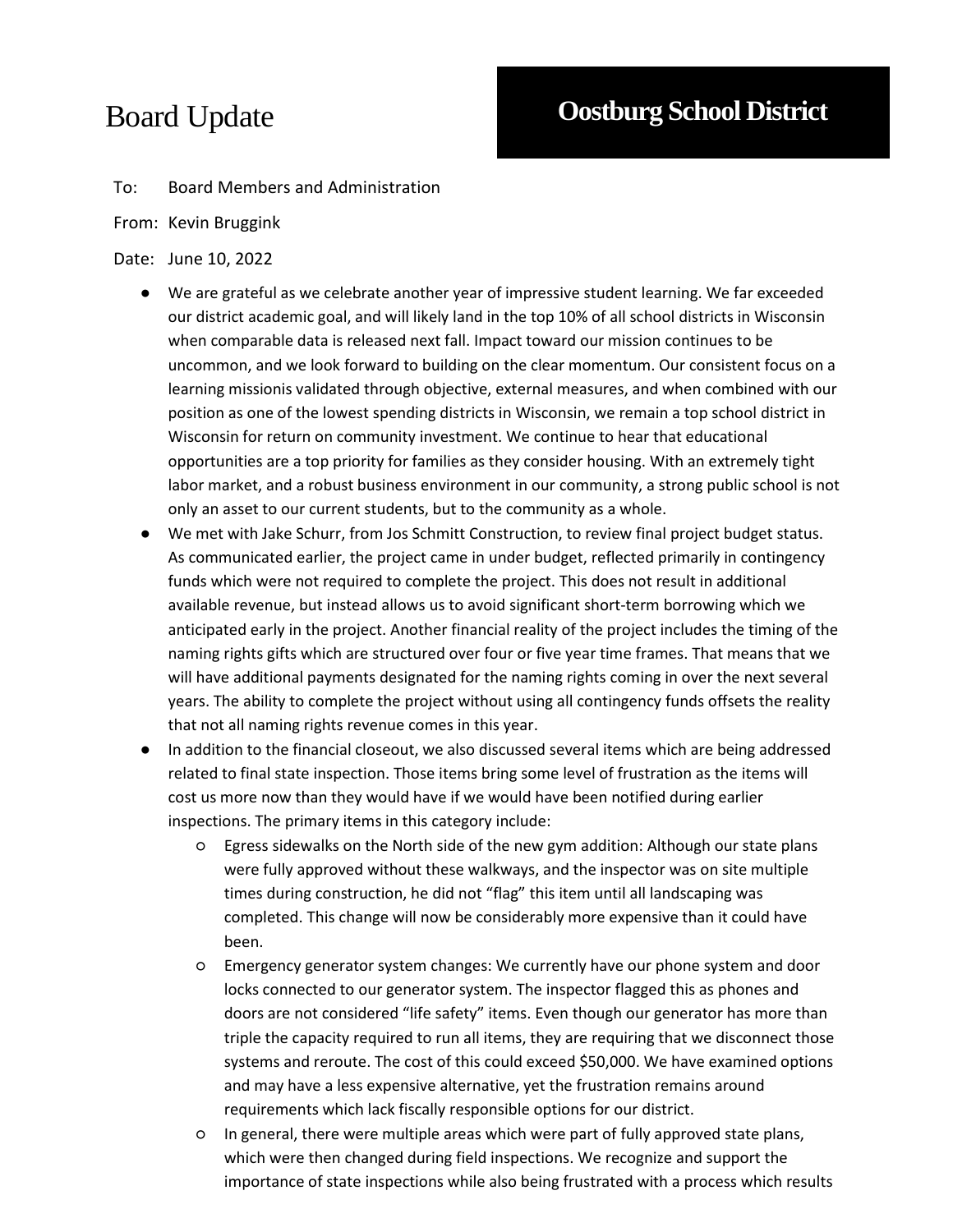in significant avoidable costs through a more efficient process. I plan to communicate with our local legislators so they are aware of significant concerns in this area, and how those concerns impact local tax payers.

- This week we received quotes for two different blacktop options for our West student parking lot. We have requested a third option which would allow us to grind and replace the North drive lane and parking area as well as the far West portion closest to 6th street. We plan to patch the front parking area (South) since that area requires engineering input around water, curb, gutter, etc. before replacement would be considered.
- Annual board approval of our district staff handbook will be on the agenda this month. There are no substantive changes to the document beyond items which have been updated to reflect areas where the board has already acted. For example, the link for our compensation model was updated to reflect the board approved negotiations changes from 2021-2022 to 2022-2023. This handbook technically runs from from July 1 to June 30th each year.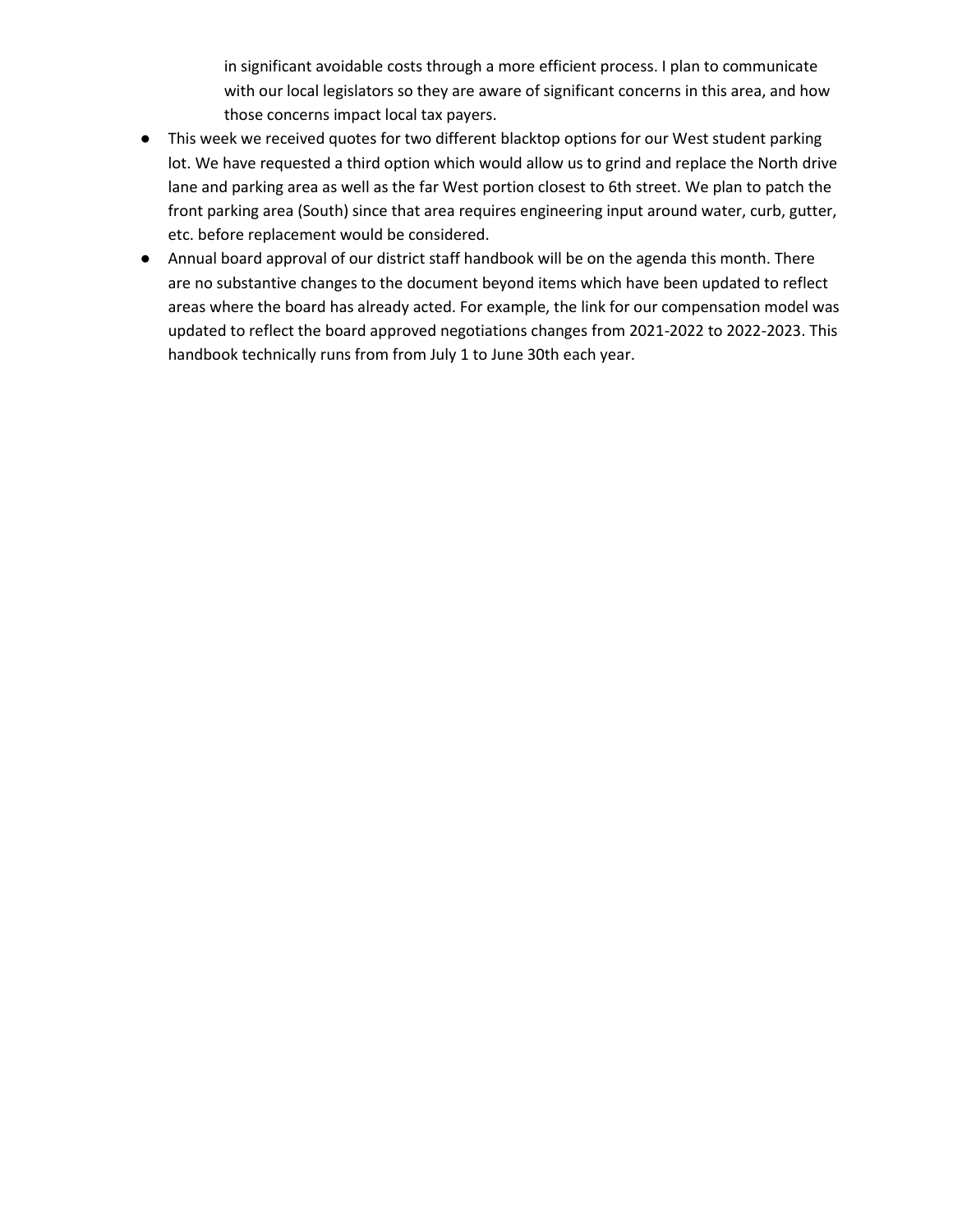To: Board Members and Administration From: Scott Greupink Date: June 8, 2022

I want to keep the Board up to date with our plans for weighted courses, and while this topic is a bit complex for a written update, I will do my best to explain some of the background and reasons behind our ideas for going forward. If any of you have questions or concerns, please give me a call and we can discuss it and shape our approach going forward.

Since we began with weighted grades in 2018, a few things have changed. We no longer offer Project Lead the Way courses or CAPP Physics. We have also added a couple of AP classes in AP Computer Science, AP Psychology and AP World History. The Spanish teacher we just hired is certified to teach CAPP Spanish at the college level, so down the road we hope that is a viable option for our students. Therefore, we will update/revise the list of weighted classes that appear in our Administrative Guidelines (AG's) to reflect our current list of classes that are weighted on a five-point scale. Besides eliminating the courses we no longer offer, we also plan to take Novels off of the weighted list of classes. Our policy does not need revision because it has the general statement, "While the majority of classes will remain on the four-point scale, beginning with the class of 2018, dual credit/college prep classes will be weighted on a five-point scale." Our policy does not list the specific classes that are weighted, but our AG does. I can work with Kevin and Kami to update the AG.

We are currently in the later stages of a discussion about weighting one music performance class in grades 10-12 if the student scores a star first on a class A piece of music in the solo and ensemble process and meets a series of other requirements. We selected these criteria in order to meet the "college prep" definition for expectations, and built other requirements that would make the expectations rigorous and help us strengthen our music programs in general.

Let me give you a little more background about why we think this is a good decision. AP courses are important for about 65-70% of our students because that is the rough percentage of our college bound population. These courses not only allow students to earn college credit, they are an important part of the college preparation process for high school students because AP classes allow students to experience college level learning expectations while in high school. AP also argues that when a school has a diverse offering of AP classes, it has the effect of pulling up expectations and rigor in other classes as well. For example, when we offer AP Calculus, that offering has a positive effect on the rigor of our Pre-Calculus class because the teachers know they need to get students ready for the AP class expectations. I personally think AP is correct, these offerings help raise expectations throughout the high school in a cascading sort of way.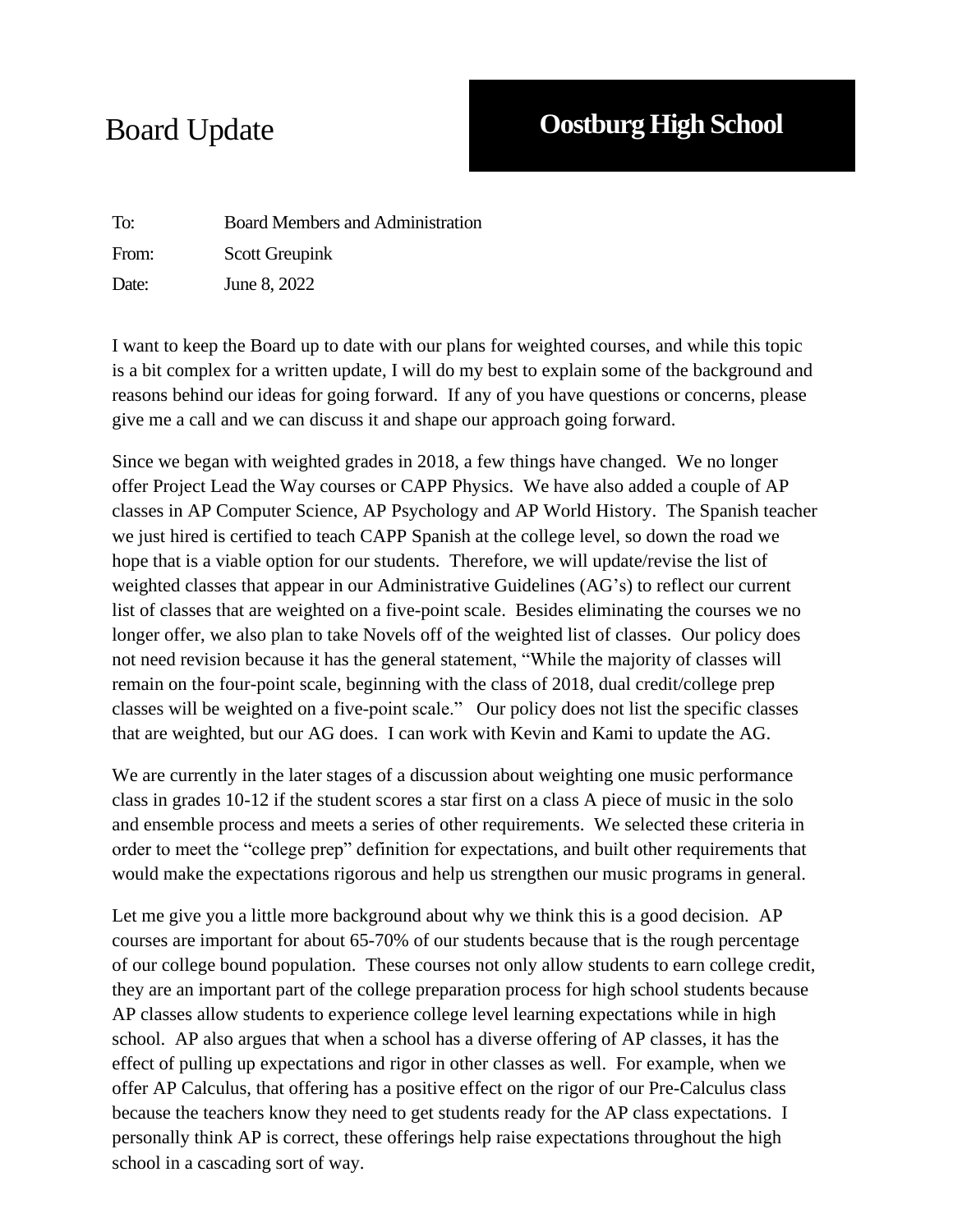That being said, when we weight classes we are incentivizing students who are competitive in terms of GPA to take those classes. Mostly that is a very good thing because students are taking high quality academic classes that are really preparing them for college. But the downside is that this competition can have a negative impact on students taking other electives. In most cases that does not cause us concern, but when it negatively impacts enrollment in our band and choir that is undesirable. Having a high performing band and choir are important to our school. They perform at our Commencement Ceremony, at Veteran's Day, in parades in our communities, they support our drama department, and enhance many school activities. The bottom line is having a strong band and choir are valuable to our school and community.

We believe the music performance weighted grade plan copied below will go a long way to balance the impact of AP classes on our band and choir enrollments. While we don't want weighted grade classes to expand much more, if any more at all, we do think this plan makes a lot of sense from a big picture viewpoint.

Covering all aspects of this topic is difficult in a written update, so if you have questions, please give me a call. We have also discussed it on much more of a detailed level than I can fit into this update, so some of your questions may be answered based on having even more information.

The updated list of weighted classes in the Administrative Guidelines for the next school year would be: AP Biology, AP Calculus AB and BC, AP Statistics, AP Computer Science, Medical Terminology, Advanced Composition, AP US History, AP World History, AP Psychology, CAPP Spanish and one weighted music performance class.

### **Proposal for Weighted Credit Election in Music at Oostburg High School**

Many schools across the country offer a weighted grade component for performance-based music courses that challenges students to engage in collegiate level musicianship and critical thinking. I believe that if our students at Oostburg High School were to be offered this weighted component, we would begin to see great and uncommon levels of performance from our students.

Some of the most talented musicians are often the highest achieving students that compete for class rank. Those high achieving students always strive for more through their classes and we'd like them to have the opportunity to elect to take a weighted grade to reflect the rigor that goes beyond a regular course of instrumental or vocal music in the high school.

### **Oostburg High School Music Department - Weighted Grades Program**

Students who enroll in a performing ensemble may elect to take one performance-based music class for a weighted grade during their sophomore, junior, and senior year. The weighted grade component for performance-based music courses challenges students to engage in collegiate level musicianship and critical thinking. Members are asked to be highly analytical about the quality of their music making and to work towards and surpass their obvious potential. Students electing this option demonstrate their own accelerated and in-depth study of music through music performances and academic projects. These students also regularly meet with an assigned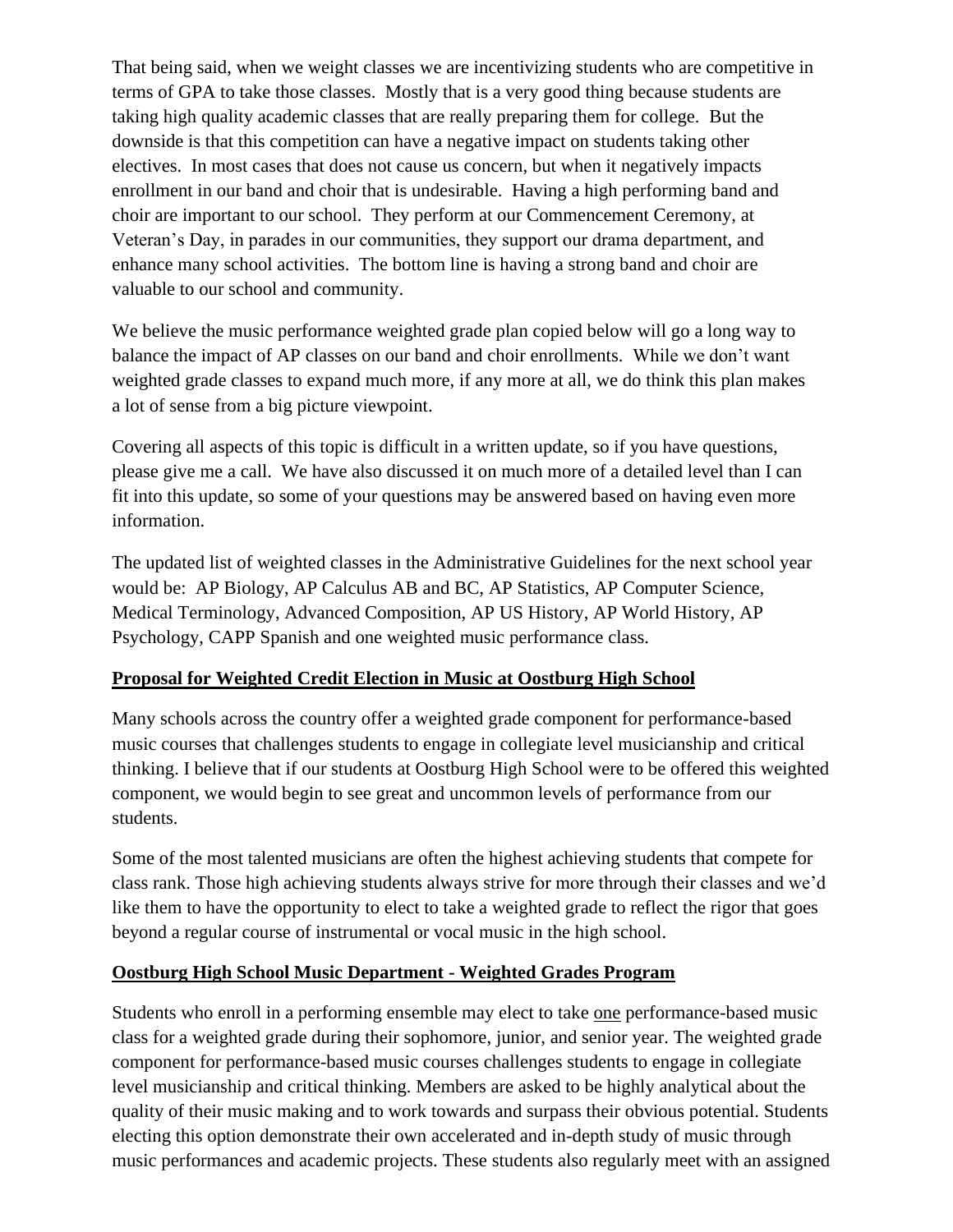music teacher. Weighted grade music students often demonstrate significant personal growth and a high level of achievement.

Students electing to take performance-based music courses for a weighted grade are required to fulfill the regular curriculum for the ensemble they are in as well as the additional required components and 60 points per year of the following elected components.

## **Performance-Based Course Regular Curriculum**

- All required performances and reflections.
- 5 lessons per quarter

## **Weighted Grade Required Components**

- Complete 8 lessons with the instructor per quarter (32 lessons per year)
- Prepare and perform a Class A Solo at Solo & Ensemble Contest and earn a  $*1$  (star first) rating
	- Judges' ratings are subjective. If a rating is given that does not meet this criteria, the student may appeal to a committee that includes the music faculty and principal, provided all other requirements are being met.

### **Weighted Grade Elected Components - Must obtain 60 points per year**

- 15 points attend a summer music camp at an approved university
- 15 points Take regular private lessons with an instructor outside of the school that includes a monthly progress report signed by the instructor and submitted to directors
- 15 points audition for WSMA State Honors Band or Choir
- 15 points be selected for and participate in either the WSMA Honors Project or Big East Honors rehearsal & concert. A written reflective journal will be kept throughout the experience.
- 15 points Participate and perform in any extra director led school ensemble. Participation and performance will be evaluated. (Jazz Band/Acapella Group)
- 30 points Enrolled in an additional music performance based class (Choir/Voice/Band)
- 15 points Participate in any outside of school music community group on a regular basis. (Milwaukee Youth Symphony Orchestra, Sheboygan Youth Symphony Orchestra, Milwaukee Children's Choir)
- 15 points Perfect pep band attendance
- 15 points Participation in the musical production (pit musician/actor)
- 15 points each additional Class A Solo & Ensemble event
- 5 points Holding a leadership position within the band (Drum Major, Section Leader)
- 5 points Playing/singing the national anthem at a sporting event student led/solo
- 15 points Participation in music performance community service as pre-approved by the instructor. (Church music group participation as an example.)
- TBD Other music related activities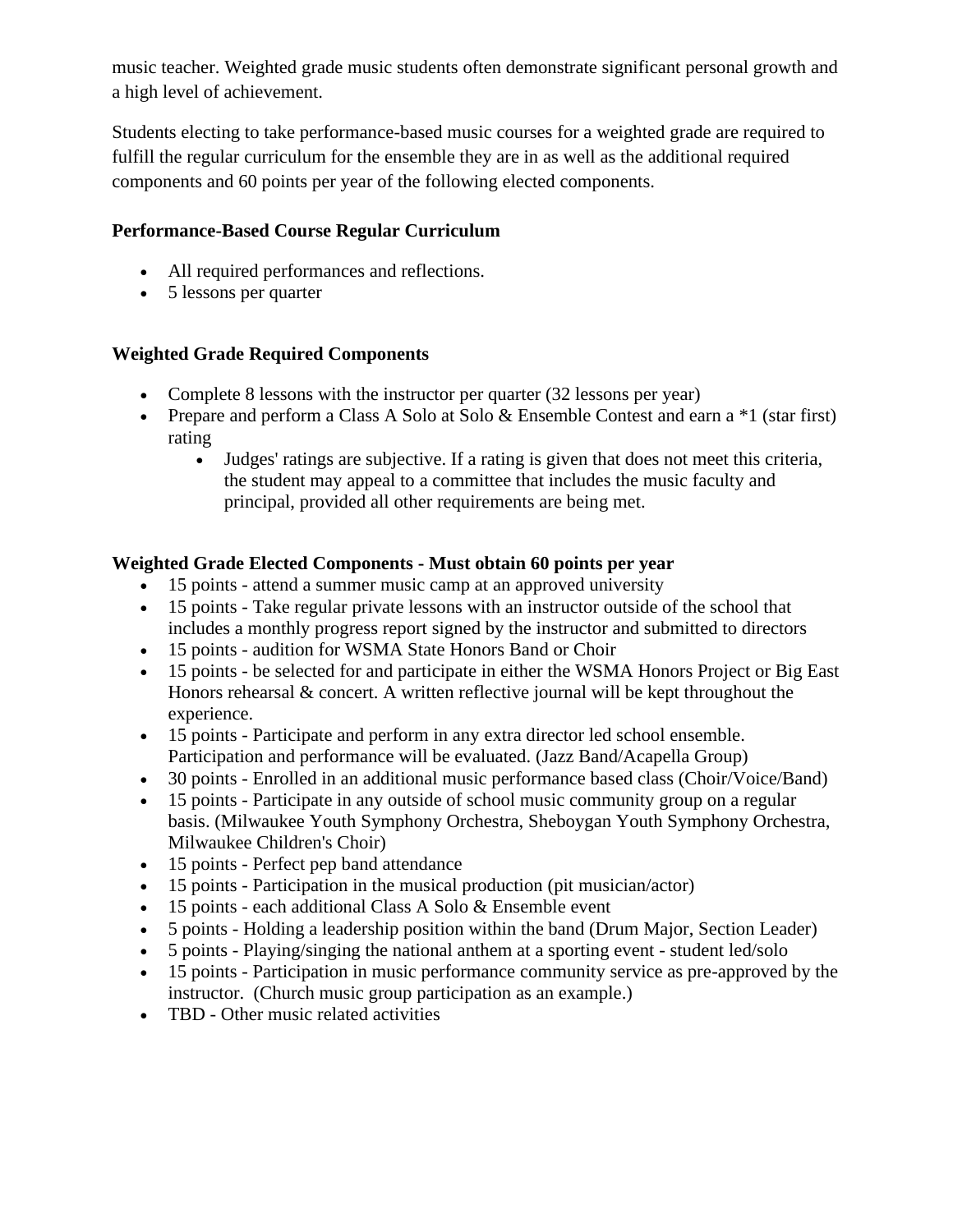To: Board Members and Administration

From: Sherri Stengel

Date: June 9, 2022

1. Well, another school year is in the books! I can't believe how fast this year went. I'm grateful we made it through the year without having to go virtually, return to mask requirements, and were able to return to a bit of "normalcy" (an oxymoron in a middle school!). While the school year was a success in a lot of ways, it also was a challenging year in terms of behavior. More than in the past, we had students who struggled to be kind to one another, who challenged our code of conduct repeatedly, and generally, were less respectful toward adults and one another.

Due to this, one of my goals this summer is to work on firming up routines and procedures, as well as working on some professional development that the staff and I learned together during the school year through staff meetings and the like. Along with this, David Hickmann, Keri Lauritsen, Ashley Hinze and I were a part of the Wisconsin Center for Responsive Schools this year. We are hoping to take some of the short and long term goals we discussed throughout this year and bring them to fruition by addressing more intentionally some of the social, emotional, and behavioral challenges some of our students are facing.

2. This afternoon we celebrated the combined 6.5 decades of service that Brian Nyenhuis and Steve Brill provided to the students, staff, and community of Oostburg. We took one last staff picture together after school today with these two. While I'm excited to welcome Nicole Kuplic, Rebecca Kramer, and Alex Stecker to OMS, we are also saying goodbye to some really special people, including Brian, Steve, Jodi Hilbelink (to OES), and Derek Saugstad. The OMS staff's average age is going to be quite a bit lower next year!! See a picture below…

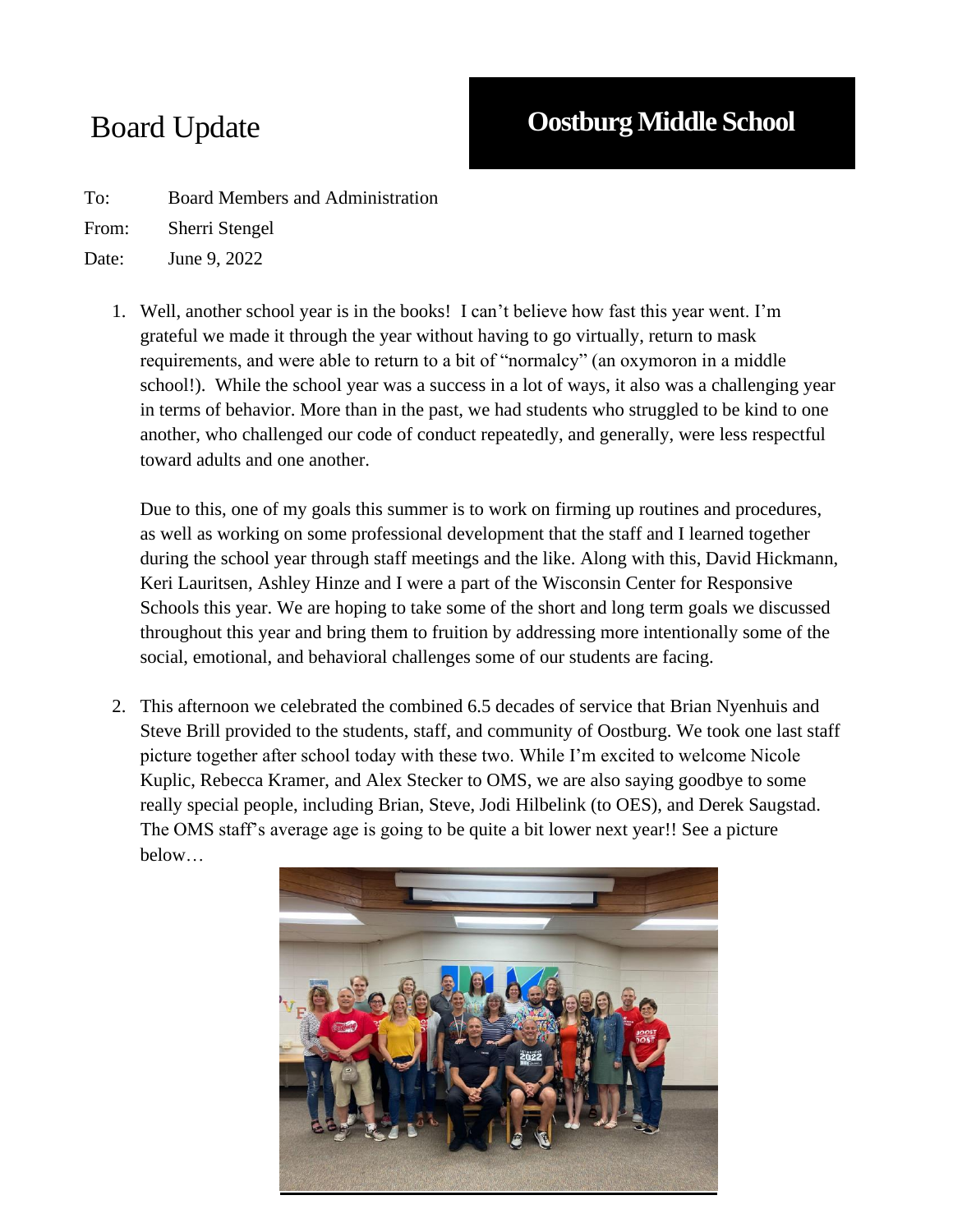To: Board Members and Administration From: Terry Hendrikse Date: June 9, 2022

## **JK Student Numbers**

Throughout this past school year, student enrollment at OES increased to near record levels, topping out this spring at 476 students. Our incoming JK class will decrease that significantly as the number of students in this class is exceptionally low. Typically, JK classes have averaged in the upper 50s and lower 60s for number of students, with our smallest class ever (up until this year) of 51 students in '18-'19. Our current enrollment in JK is currently at 41 for next year, lending to an overall OES enrollment of 451 students. Faith Mentink and I have worked with the JK staff to identify any trends in the low student enrollment and have not determined anything unusual outside of 5 students who have chosen to open enroll out of OSD because other districts offer all day JK or wrap around childcare for their half day JK programming. We have started discussing whether wrap-around childcare would be an option at OES and are considering giving a parent survey next fall to gauge parent interest.

## **Staffing related to JK enrollment**

This past week has brought on several staffing changes due to the low JK numbers. Working with Kris and Kevin, it was decided to shift both JK support staff members Tamika McGranahan and Brittany DeTroye away from JK and into other vacant roles within OES. This change allows JK teachers Beth Rauwerdink and Rachel Wensink an opportunity to co-teach their smaller morning classrooms together without aide support. These changes will save money for the district as there will be a decrease of two half time support staff positions for the 22-23 school year. There were many conversations around these changes with staff this week as this is seen as a significant shift in our current practice and also creates several other negative effects throughout the supervision schedule. It should be interesting to see how this class changes (grows) in students over the upcoming years.

## **Year End**

It was a fun and productive end to the school year. Until going through it for the first time, I was relatively unaware how busy, focused, and fun OES is in the months of May and June. From the kindergarten talent shows to a wide variety of field trips and ending today with the Flip Flop Finale, there are so many exciting opportunities for students to interact with members of our community and have fun and learn in the process. The conclusion of my first year in my new role also has me reflecting on all the wonderful things I have experienced and learned within the past 11 months. Thank you for providing me this opportunity and for putting your trust in me as we move forward at OES. Overall, I had a great year and am already getting excited for the start of the 22-23 school year.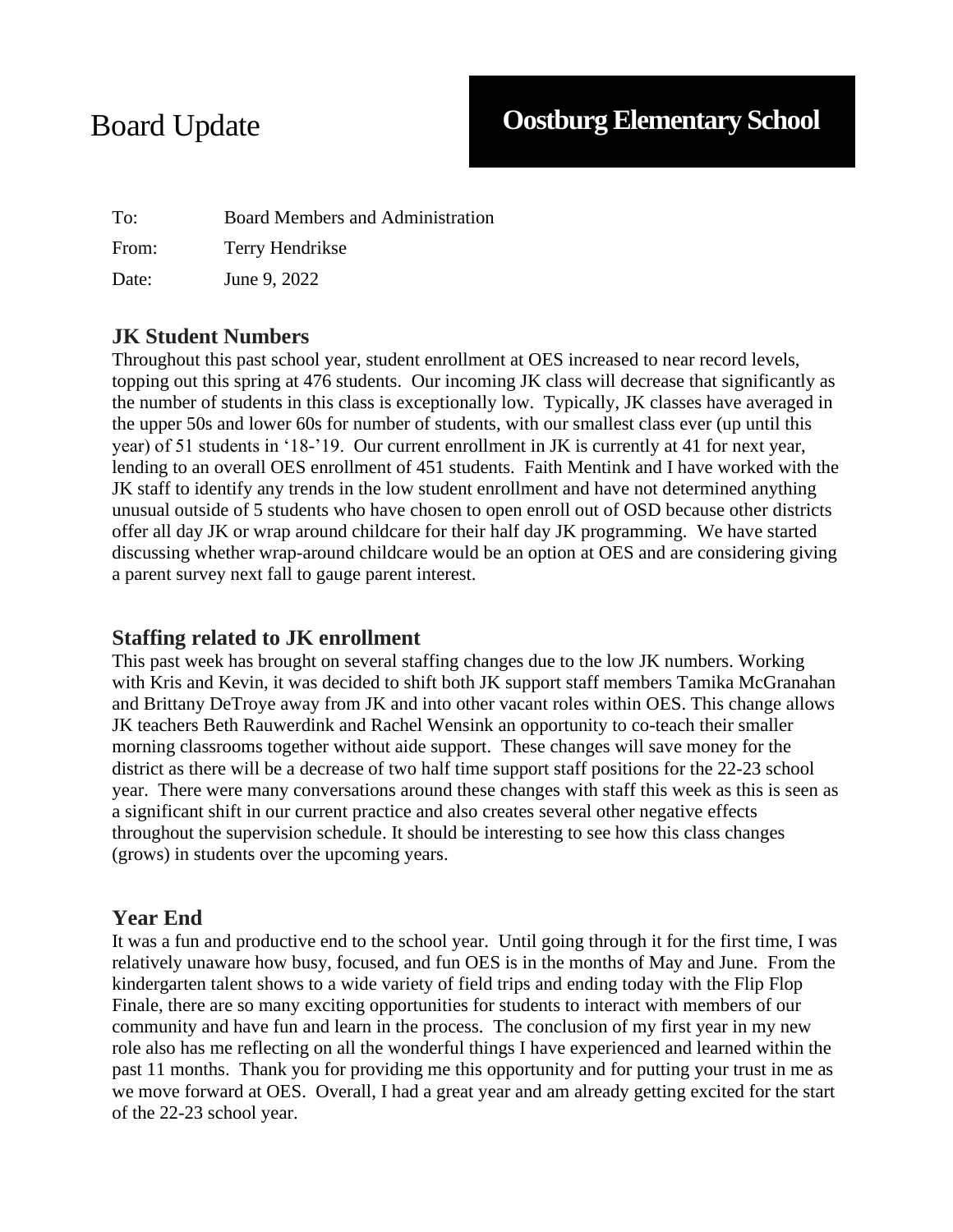# Board Update

# **Oostburg School District: Special Education**

To: Board Members and Administration

From: Ashley Hinze

Date: June 9, 2022

## **DPI Open Enrollment Update:**

On June 1st, 2022, the Wisconsin Department of Instructional (DPI) sent an update to all Open Enrollment Coordinators in regards to a change in legislature effective June 1st. In this update it states that there must be "preference to pupils and to siblings of pupils who are already attending the nonresident school district." It goes on further to state that "If a nonresident school board's open enrollment policy guarantees approval of currentlyattending students and siblings of currently-attending students, it means that all applications for these students must be approved. If a student with a disability is a currently-attending student or a sibling of a currently-attending student and your board guarantees approval of either or both of those groups of students, the board must approve their open enrollment application, even if the board has determined that there are no special education seats available. The nonresident school board may only deny the application for the student if the student's special education or related services required in their IEP are not available in the district.  $PI\ 36.04(3)(d)$  and (e)." This directly affects one of our families that was denied under our open enrollment caps during our last board meeting.

The change in application status has been relayed to the family, a new letter of acceptance has been sent, and we are working on class placements and individual education plan paperwork to prepare for their attendance for the 22-23 school year.

As we look ahead to the 22-23 school year, I plan to evaluate how we have our current policy written, as this change in legislature could accrue additional costs to the district, depending on the siblings needs and services.

### • **Open Position:**

Still looking for applicants for the full time middle school intellectual disabilities classroom aide vacancy. Again, if you are aware of any highly qualified individuals, please send them our way.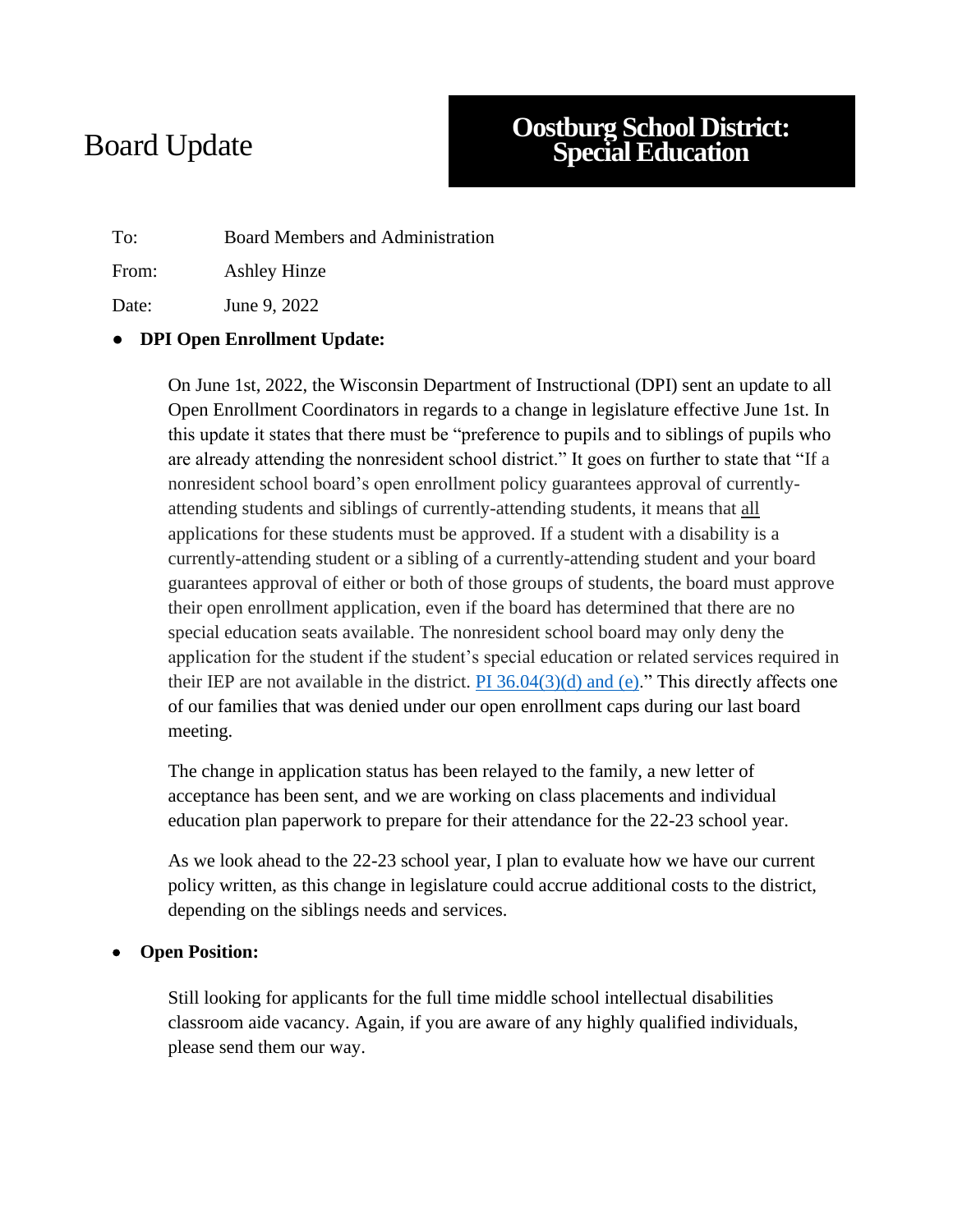# Board Update **Oostburg School District: Finance**

To:School Board Members, Administrators From: Kris De Bruine Date: 6/3/2022

## **Cash Position:**

|                           | Current Year 5/31/22 |             | <b>Prior Year</b> |          |
|---------------------------|----------------------|-------------|-------------------|----------|
|                           | <b>Balance</b>       | Interest    | <b>Balance</b>    |          |
|                           |                      | <b>Rate</b> |                   |          |
| OSB - Checking            | \$476,261.52         | 0.35%       | \$115,379.53      | 0.35%    |
| OSB.<br>Credit<br>Card    | \$2,221.02           | $0.00\%$    | \$17,460.83       | $0.00\%$ |
| Processing                |                      |             |                   |          |
| Cash Boxes / Petty Cash   | \$250.00             | $0.00\%$    | \$250.00          | $0.00\%$ |
| OSB - Dental Acct         | \$0.00               | $0.00\%$    | \$10,687.92       | 0.15%    |
| OSB - Officials           | \$                   | $0.00\%$    | \$4,387.74        | 0.00%    |
| <b>OSB</b> - Money Market | \$1,677,718.76       | 0.70%       | \$2,089,469.87    | 0.65%    |
| OSB - Bond Acct           | \$713,193.71         | 0.55%       | \$214,562.62      | 0.35%    |
| $OSB - Capital Imp$       | \$267,387.99         | 0.45%       | \$1,188,975.18    | 0.20%    |
| PMA – Capital Imp         | \$0.00               | $0.00\%$    | \$1.348,830.26    | various  |
| LGIP-Capital Imp          | \$0.01               | 0.00%       | \$1,989.93        | 0.06%    |
| PMA - Referendum          | \$0.00               | $0.00\%$    | \$6,645,449.28    | various  |
| TOTAL CASH                | \$3,137,033.01       |             | \$11,637,443.16   |          |
| Fund $10/27$ cash         | \$1,740,894.45       |             | \$1,874,075.31    |          |
| Fund Balance (10/27)      | \$1,707,833.47       |             | \$1,775,557.32    |          |

• An updated (through May) report is attached as a separate document in addition to the monthly cash flow reports. Please let me know of any questions or concerns.

#### **DPI Update:**

- The Transportation Report opens in July.
- The School Calendar and the School Census reports are due August 19th.

### **Finance Update:**

- The next month is very busy for Kami, Gretchen and I as we close out this year (Kami does the summer teacher payrolls in June, so they get into this fiscal year and Gretchen is finishing up all the invoice payments for 21-22), and I am busy working to close funds as the final information is received. We have not received our final aid worksheet, where I get the final details as to Open Enrollment income and expense. That should be here shortly so I can get the final details worked out for 21-22 and then close. Our audit is scheduled for the week of the  $25<sup>th</sup>$  of July, so that gives us enough time to receive and process all the final invoices for this school year.
- May is the month where we approve prices for next year's hot lunch prices; however, the pricing tool we are required to use to base the prices off was not ready until last week. Michele has those numbers calculated now, and we are required to increase prices for next year by the Department of Public Instruction. Our pricing recommendation for next year is as follows: OES - \$3.25, OMS - \$3.45, and OHS - \$3.65. The last time we charged for meals was 2019-2020 (lunches have been free for all students since then). The rates at that time were: OES - \$2.70, OMS - \$2.90, and OHS - \$2.90. Our required average price per meal is \$3.31. I hope to have comparable prices from other local schools with me at the board meeting if they come on time.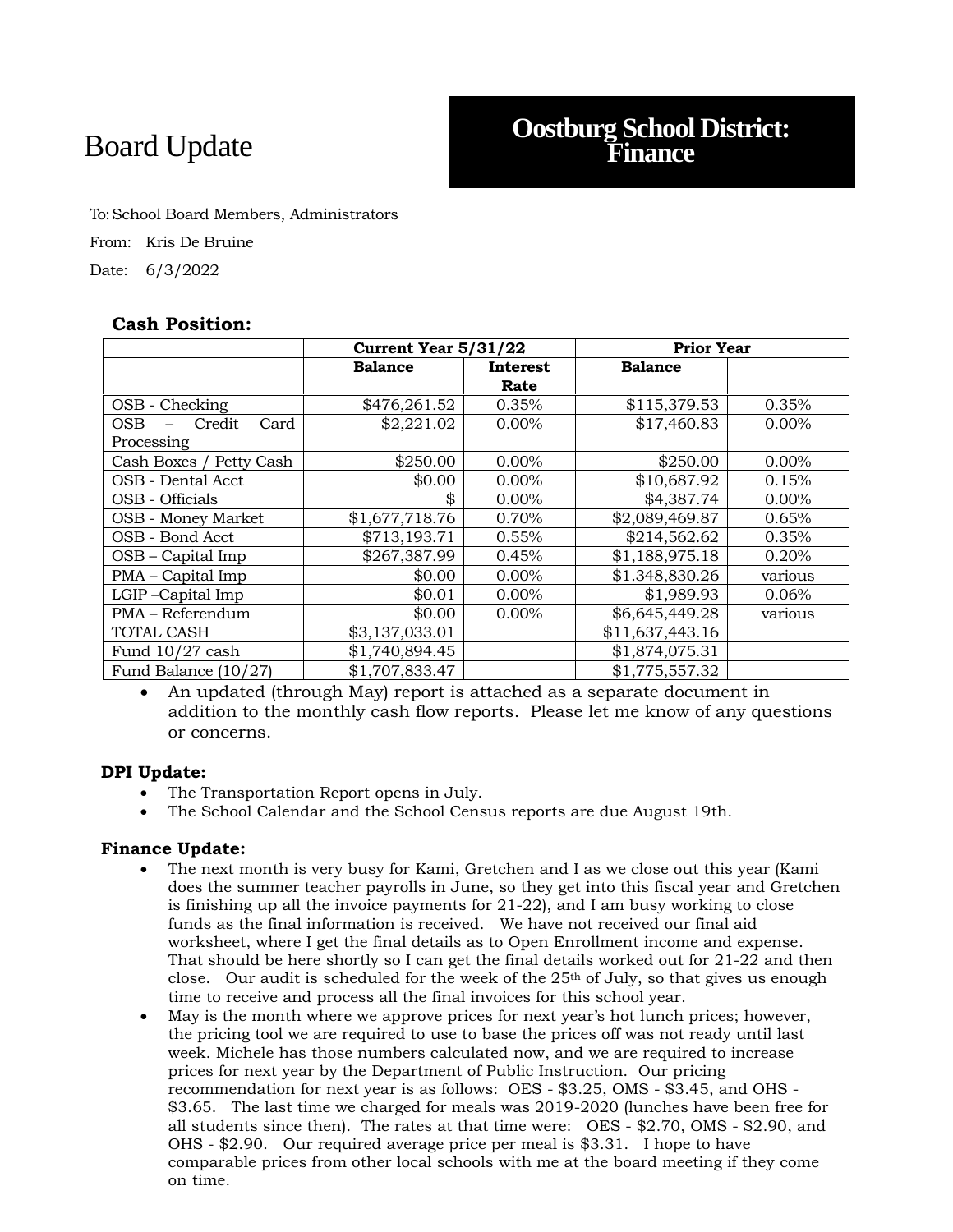# Board Update

# **Oostburg School District: Technology**

- To: Members of the Oostburg School District Board
- CC: Kevin Bruggink, Scott Greupink, Terry Hendrikse, Sherri Stengel, Peter Scheppmann, Kris Debruine, Ashley Hinze

From: Lucas Allen

Date: 6/9/22

- Our technology committee is finalizing plans to move to a Mac environment for staff with the purchase of 95 Macbook Airs. There are many reasons why this was brought forward and supported but reliability, speed, and flexibility are at the top of the list. The ECF fund I have mentioned for many months is subsidizing the purchase of laptops at \$400 each. This is a good opportunity to buy a premium product that will be a valuable tool for learning.
- Collection of district Chromebooks is coming to a close. Thanks to the individual libraries and staff for all of their work with this big job.
- ECF and Erate The PIA team (Program Integrity Assurance if you wondered) from E-Rate has been denying more requests than ever before. While a majority of the items we requested were approved and funded, some were not and we are working through the appeal process on those denials. I'm quite confident we will be able to settle those appeals in the district's favor.
- I had a full day with my systems engineer from Heartland Business Systems. He and I worked through many of the security requirements for insurance and I have a game plan for the last few weeks in June to comply with those.